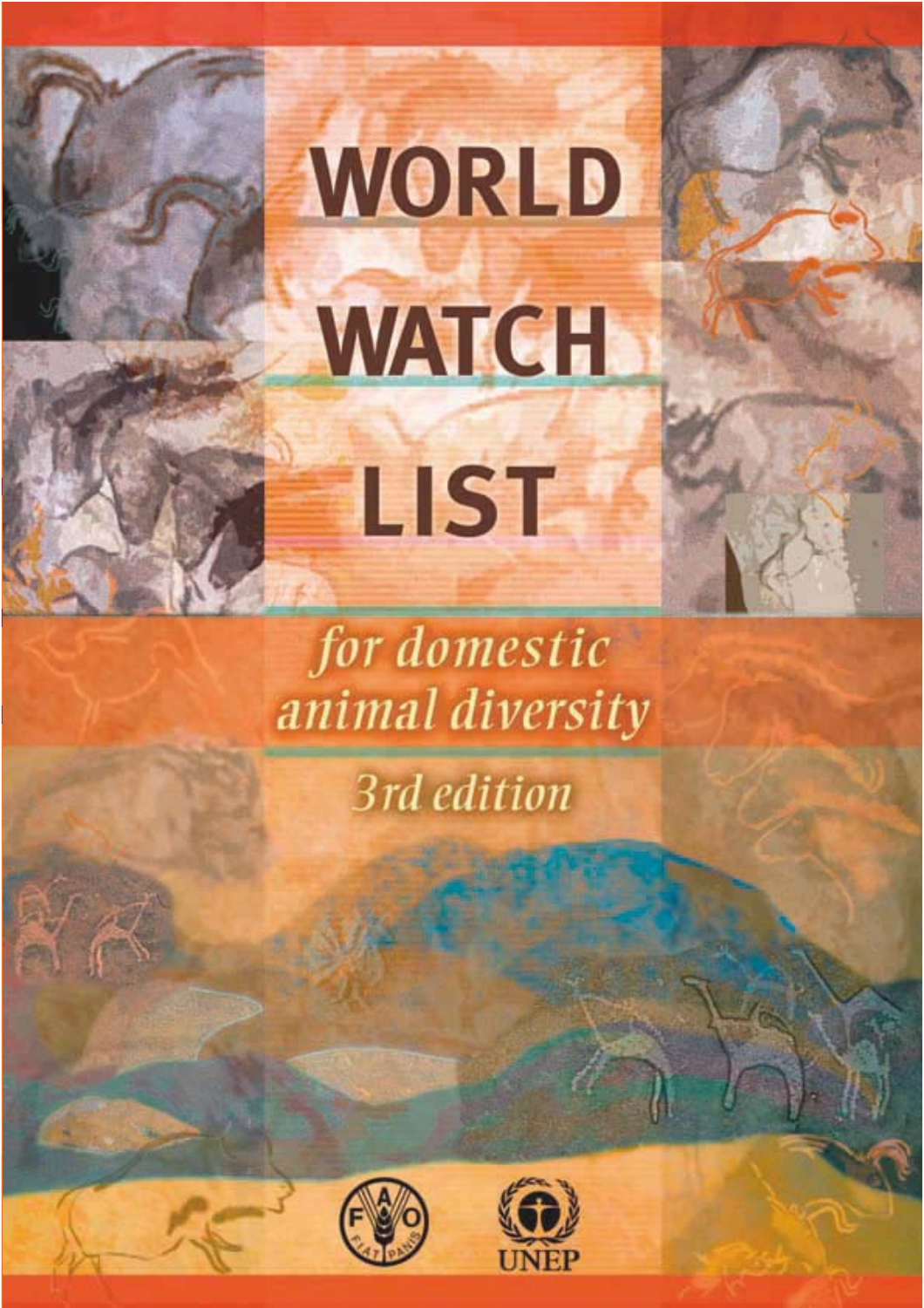

# **WORLD WATCH** LIST

*for domestic animal diversity*

*3rd edition*



EDITED BY BEATE D. SCHERF



FOOD AND AGRICULTURE ORGANIZATION OF THE UNITED NATIONS

ROME, OCTOBER 2000

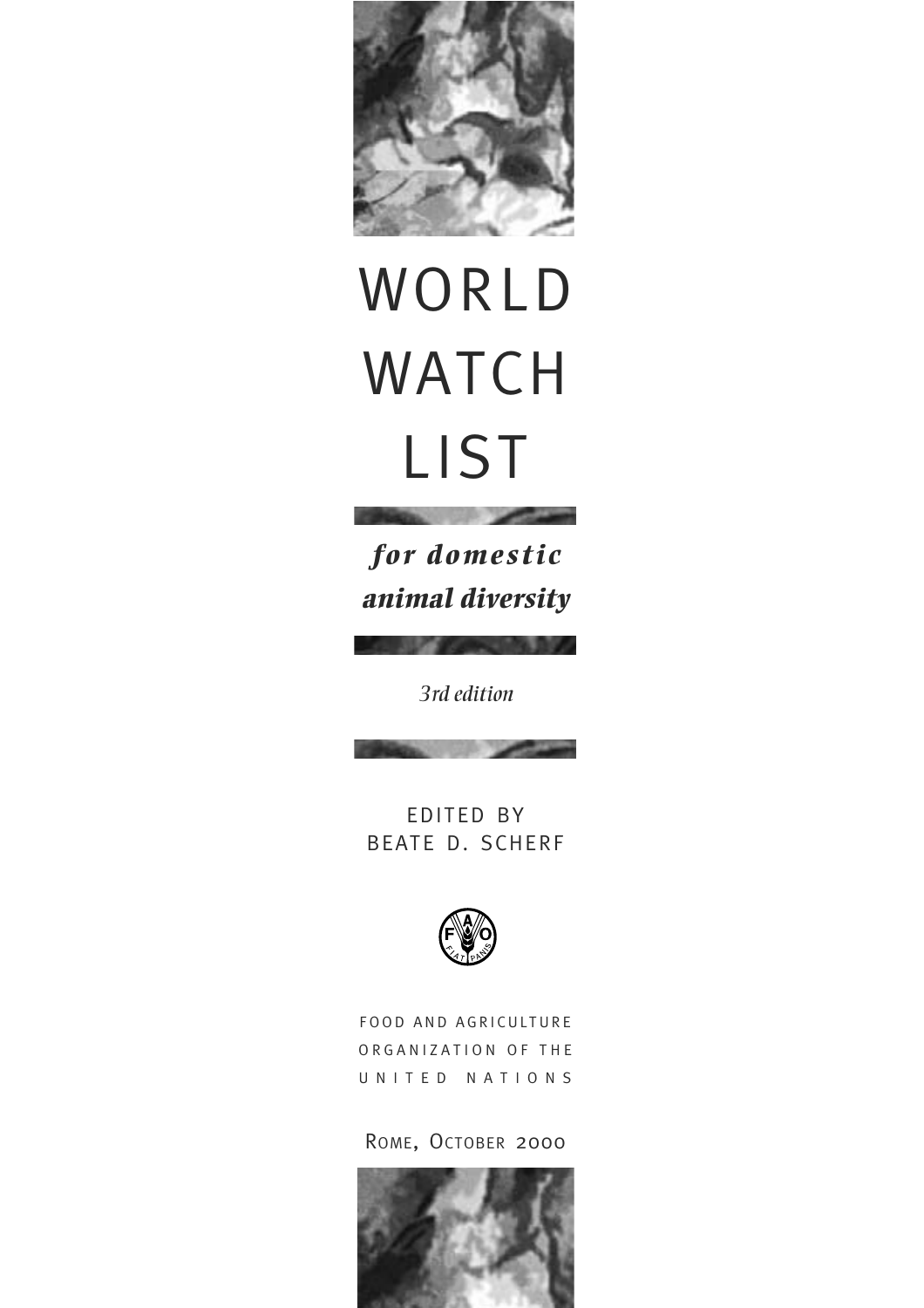The designations employed and the presentation of the material in this publication do not imply the expression of any opinion whatsoever on the part of the Food and Agriculture Organization of the United Nations concerning the legal status of any country, territory, city or area or of its authorities, or concerning the delimitation of its frontiers or boundaries.

ISBN 92-5-104511-9

All rights reserved. Reproduction and dissemination of material in this information product for educational or other non-commercial purposes are authorized without any prior written permission from the copyright holders provided the source is fully acknowledged. Reproduction of material in this information product for resale or other commercial purposes is prohibited without written permission of the copyright holders. Applications for such permission should be addressed to the Chief, Publishing and Multimedia Service, Information Division, FAO, Viale delle Terme di Caracalla, 00100 Rome, Italy or by e-mail to copyright@fao.org

© **FAO 2000**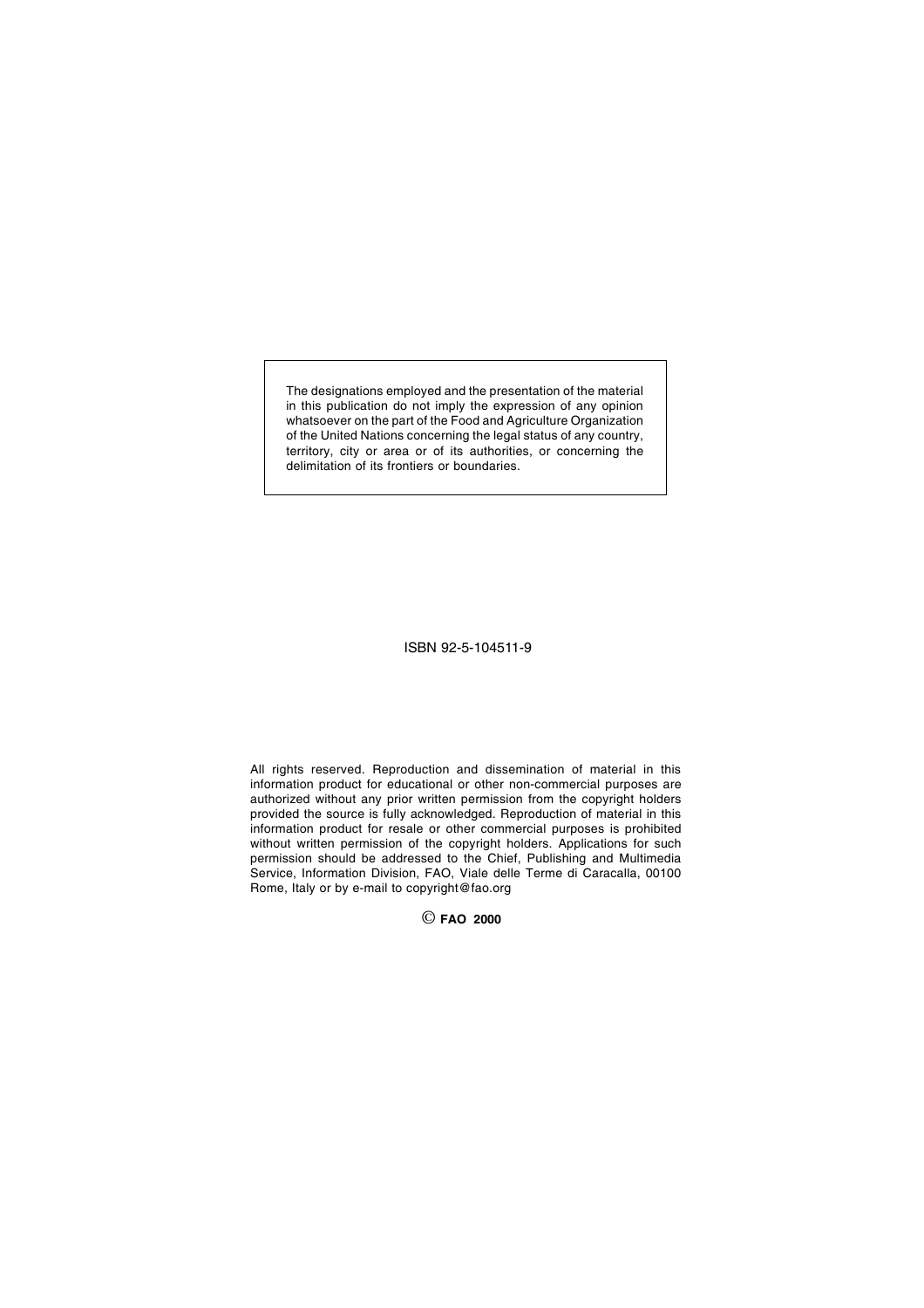# **ACKNOWLEDGEMENTS**

The production of this third edition of the World Watch List for Domestic Animal Diversity (WWL-DAD:3) has been largely based on the Global Databank for Farm Animal Genetic Resources which has been developed and maintained by FAO for country use.The extensive information in this databank is continuously collated and recorded by countries. The co-operation of National Co-ordinators and their networks, individuals and organizations throughout the world who have provided detailed information has been, and remains, an important contribution. A list of the main contributors appears in Annex 2.2 and 2.3. The 81 National Co-ordinators and the 74 Informal Contacts who have contributed breed data for the 189 countries, dependent territories, overseas departments, entities and areas are particularly recognised with gratitude.The team responsible for the collection, validation and forwarding of the data for a number of European countries from the Animal Genetic Data Bank (AGDB) in Hannover, Germany, under the European Association for Animal Production (EAAP) is also acknowledged.

Substantial contributions to WWL-DAD:3 were made by a number of individuals to whom gratidtude is also extended: Daniela Scicchigno produced the manuscript in desktop publishing, designed the cover and the layout, and prepared the manuscript for printing; Emmeline Hill developed procedures for summarizing data, edited the large number of breed descriptions and assisted the updating, editing and proof-reading of the manuscript; Nicholas Schlaepfer also contributed to the updating, editing and proof-reading of the manuscript; Mateusz Wieczorek helped to develop the database by including available information on extinct breeds and assisted in validation, analysis and presentation of data; Maria Cappadozzi designed the species icons; Stephen Hall assisted the compilation of the extinct breeds list; Ian Mason made available the breed data, including extinct data, gathered through exceptional efforts in collating and reporting; Anton Immink assisted in the editing of Parts 3 and 4 and selected images for the colour plates; Meredith Rose contributed to the preparation of the figures for the global and regional summaries; Elzbieta Michalska helped to clarify the evolutionary relationships of the avian species;and Michael Woodford updated Part 3 and initiated Part 4. The following persons contributed to the regional introductions: Mamadou Diop (Africa); David Steane (Asia and the Pacific); the EAAP Working Group on Animal Genetic Resources (Europe); Arthur Mariante (Latin America and the Caribbean); Salah Galal (Near East); and David Notter (North America). Alberto D'Onofrio assisted the development of routines for the analysis and presentation of data; Carmen Hopmans assisted in proof-reading and Nick Rubery provided project management support in the choice of software for the realization of data flow.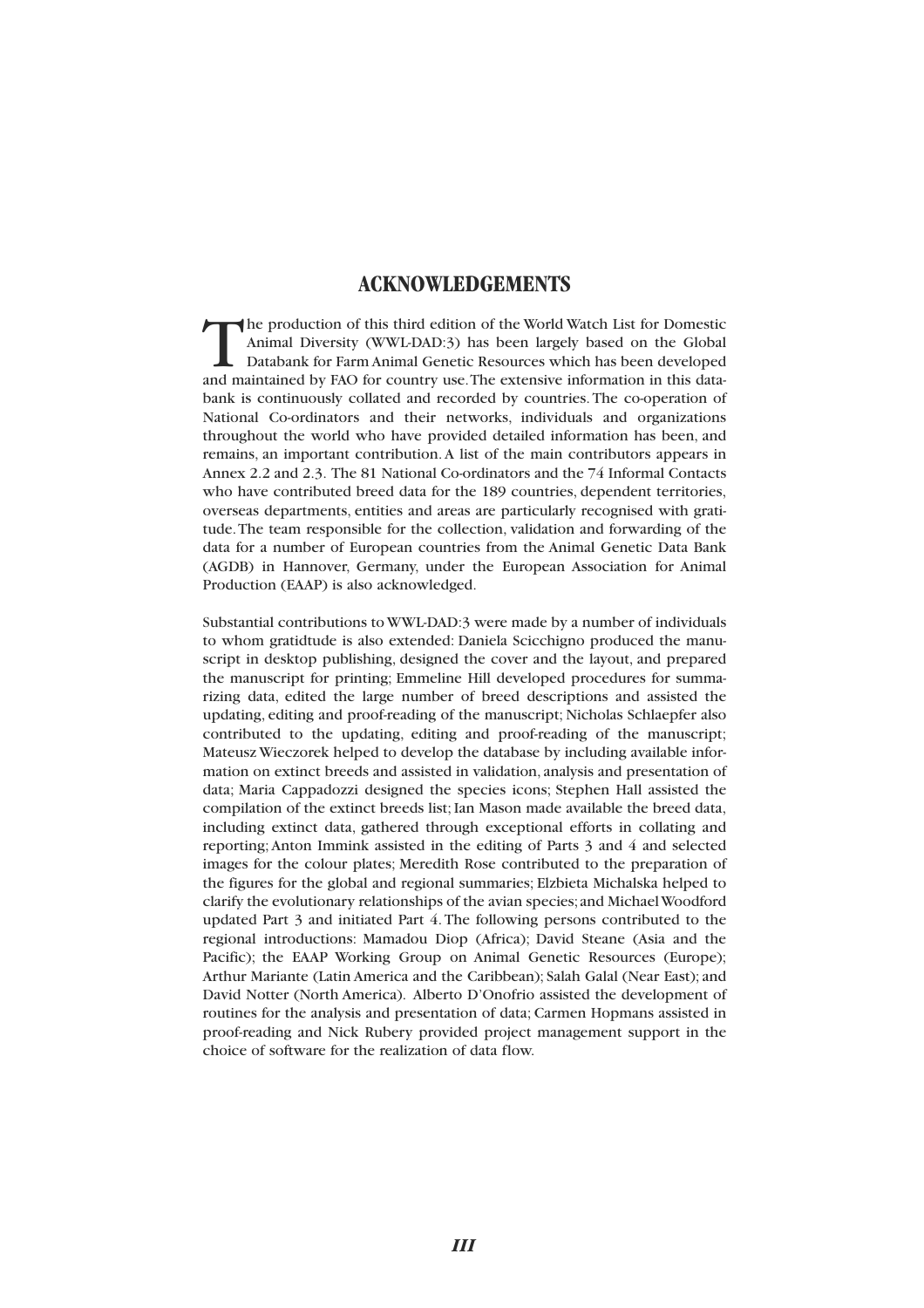# **PREFACE**

orld food production and agriculture utilize only a few animal species, within which many breeds with unique characteristics have developed over time.These genetic resources form the pool of domestic animal diversity (DAD) that is available to meet the increasing massive global demand for food and agriculture. The DAD component of biological diversity is essential to sustain efficient production from the world's broad range of food production environments required to satisfy many different needs of human communities.

This biological diversity is being lost as human population and economic pressures accelerate the pace of change in traditional agricultural systems. More and more breeds of domestic animals are in danger of becoming extinct.

Greater efforts in the conservation and sustainable use of these farm animal genetic resources are required to stop and reverse this trend of erosion of diversity. Conservation is not simply the preservation of those breeds that are currently not in use. It also encompasses the characterisation and monitoring over time of the gene pool of each species. The wise use of these resources also contributes an important conservation element. In the drive to realize Food for All, the necessary sustainable intensification of farming systems must also provide for the further development of breeds which are already highly adapted to the world's food and agriculture production environments.

Within the Global Strategy for the Management of Farm Animal Genetic Resources, FAO is establishing the Global Early Warning System for domestic animal diversity. The basis of this system is the Domestic Animal Diversity Information System (DAD-IS) and its incorporated database, which is used for the recording of breed inventories and descriptions and for the monitoring of the conservation of these genetic resources over time. The Global Databank for Farm Animal Genetic Resources currently includes information on 6 379 breed populations comprising thirty mammalian and avian species.This information has been used to prepare this third edition of the World Watch List for Domestic Animal Diversity (WWL-DAD:3).

In preparing WWL-DAD:3 a first concerted effort has been made to list those breeds considered to have become extinct; important information that will enable rates of loss to be monitored over time for evaluating the effectiveness of animal genetic management action.

Information on wild relatives of domestic animal genetic resources is also provided. The diversity represented in wild relatives has the potential to make important contributions to food and agricultural production.This edition of the WWL-DAD also includes a section on the potential costs and benefits of feral animal populations of animal genetic resources.

The WWL-DAD acts as the voice of the Global Early Warning System by providing inventories and basic descriptive information on domestic breeds at risk. The list serves to monitor their stability and conservation needs over time. Undoubtedly this list will be used in a range of ways by many governmental and non-governmental organizations at the local, national and international levels; in training and research and in planning action required to better understand, use and conserve what may now be considered irreplaceable biological capital. Opportunities for action arising from this third edition of WWL-DAD are listed in section 1.2.

WWL-DAD:3 contains new information on a large number of breeds and additional information on breeds that were listed in the first and second editions. WWL-DAD:3 provides further evidence for the erosion of genetic diversity; the data suggesting a further global deterioration in the state of these farm animal genetic resources since the release of the second edition of WWL-DAD in 1995.Thirty percent of all remaining animal genetic resources are now classified either on the critical, critical-maintained, endangered or endangered-maintained lists and approaching 800 farm animal genetic resources have been recorded as lost over the past century. These lists are presented here based on criteria established by FAO.

FAO and UNEP consider the communication of this information on the state of global animal genetic resources to be fundamental for the management of farm animal genetic resources. Eventually all 40+ animal species in use in agriculture, involving an estimated 6 000 or more discrete breeds, will be included by countries in the Global Databank for Farm Animal Genetic Resources.

Future editions of WWL-DAD will be extended to reflect this additional information. In this process the country technical networks will collate, validate and report data and information to FAO through the country-identified National Co-ordinators for animal genetic resources management. If you are able to provide new information on one or more breeds please assist through your country's Farm Animal Genetic Resources Network.The identification and complete address of your country's National Coordinator can be found in the communication module of DAD-IS (http://www.fao.org/dad-is/).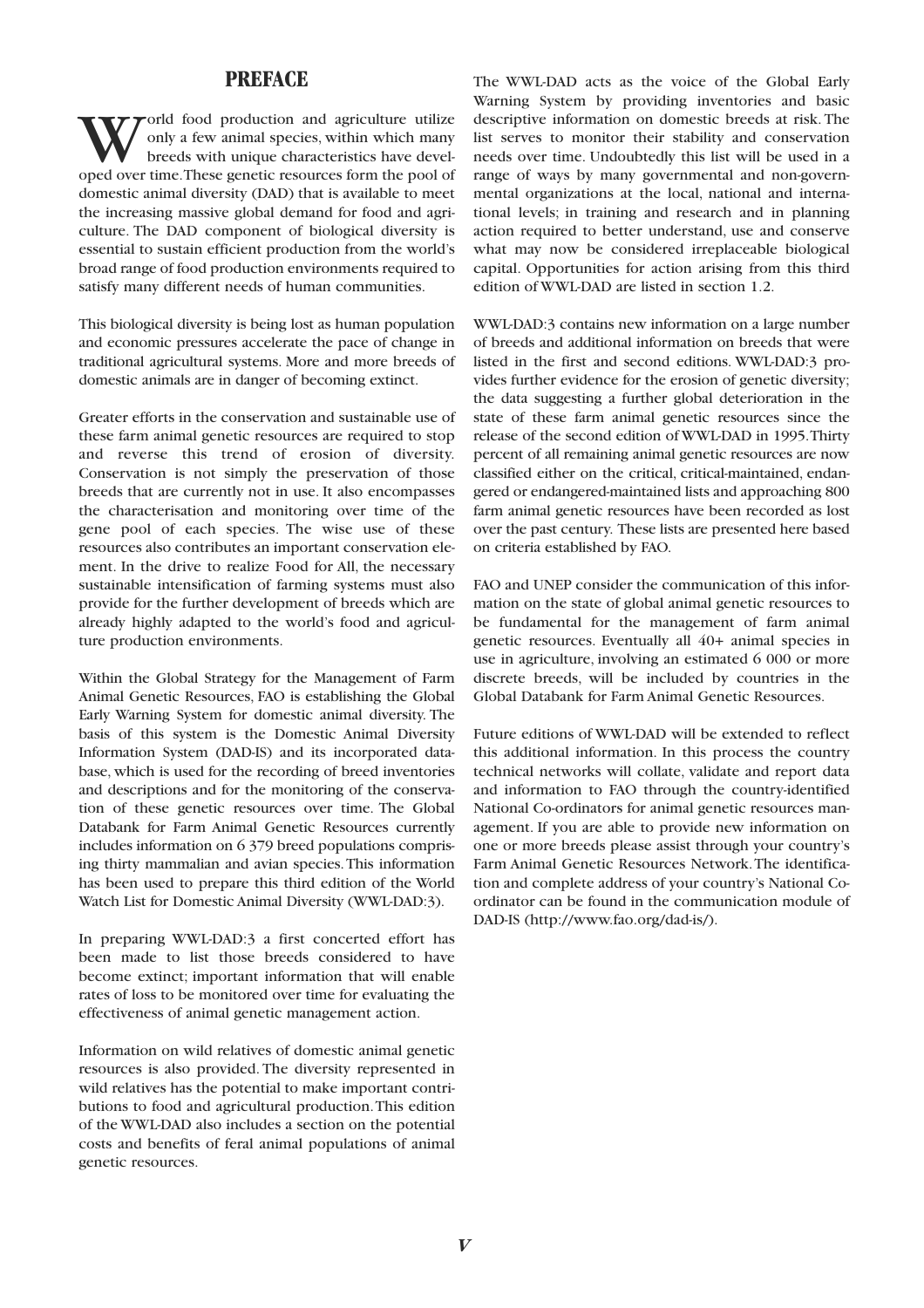# **CONTENTS**

|        |                | <b>ACKNOWLEDGEMENTS</b>                                      | III            |
|--------|----------------|--------------------------------------------------------------|----------------|
|        | <b>PREFACE</b> |                                                              | $\mathbf{V}$   |
|        | <b>FIGURES</b> |                                                              | IX             |
|        |                | <b>PHOTOGRAPHS</b>                                           | XII            |
|        | <b>PLATES</b>  |                                                              | <b>XIV</b>     |
|        | <b>TABLES</b>  |                                                              | <b>XIV</b>     |
|        |                | <b>ABBREVIATIONS AND ACRONYMS</b>                            | XVI            |
|        |                | ABBREVIATIONS FOR RISK STATUS CATEGORIES OF DOMESTIC ANIMALS | <b>XVIII</b>   |
|        |                | <b>LANGUAGE ABBREVIATIONS</b>                                | <b>XIX</b>     |
| PART 1 |                | <b>USING WWL-DAD:3</b>                                       | $\mathbf{1}$   |
|        | 1.1            | THE PURPOSE OF WWL-DAD:3                                     | $\overline{3}$ |
|        | 1.2            | <b>OPPORTUNITIES FOR ACTION</b>                              | $\overline{4}$ |
|        |                | 1.3 THE STRUCTURE OF WWL-DAD:3                               | 5              |
|        | $1.4 -$        | DOMESTIC ANIMALS AND BIODIVERSITY                            | $\overline{7}$ |
|        |                | 1.5 THE WILD RELATIVES OF DOMESTIC ANIMALS                   | 13             |
|        | 1.6            | <b>CRITERIA FOR DETERMINING BREEDS AT RISK</b>               | 14             |
|        | 1.7            | <b>INFORMATION GATHERING</b>                                 | 16             |
|        | 1.8            | RESPONSIBILITY FOR QUALITY OF DATA                           | 19             |
|        | 1.9            | <b>DEFINITION OF TERMS</b>                                   | 20             |
|        | 1.10           | <b>CONSERVING DOMESTIC ANIMAL GENETIC</b>                    |                |

| <b>RESOURCES</b>                        | 22 |
|-----------------------------------------|----|
| 1.11 THE GLOBAL STRATEGY FOR MANAGEMENT |    |
| OF FARM ANIMAL GENETIC RESOURCES        | 25 |
| 1.12 BIBLIOGRAPHY                       |    |

# **PART 2 FARM ANIMAL GENETIC RESOURCES** 37

# 2.1 BREEDS AT RISK 39

|     | 2.1.1 CRITICAL BREEDS LIST              | 40  |
|-----|-----------------------------------------|-----|
|     | 2.1.2 CRITICAL-MAINTAINED BREEDS LIST   | 44  |
|     | 2.1.3 ENDANGERED BREEDS LIST            | 45  |
|     | 2.1.4 ENDANGERED-MAINTAINED BREEDS LIST | 51  |
| 2.2 | <b>GLOBAL REGIONS - BREEDS AT RISK</b>  | 53  |
|     | 2.2.1 GLOBAL SUMMARY                    | 53  |
|     | 2.2.2 AFRICA                            | 63  |
|     | 2.2.3 ASIA AND THE PACIFIC              | 99  |
|     | 2.2.4 EUROPE                            | 147 |
|     | 2.2.5 LATIN AMERICA AND THE CARIBBEAN   | 471 |
|     | 2.2.6 NEAR EAST                         | 501 |
|     | 2.2.7 NORTH AMERICA                     | 523 |
|     | 2.3 EXTINCT BREEDS                      | 555 |
|     | 2.3.1 THE EXTINCT BREEDS LIST           | 558 |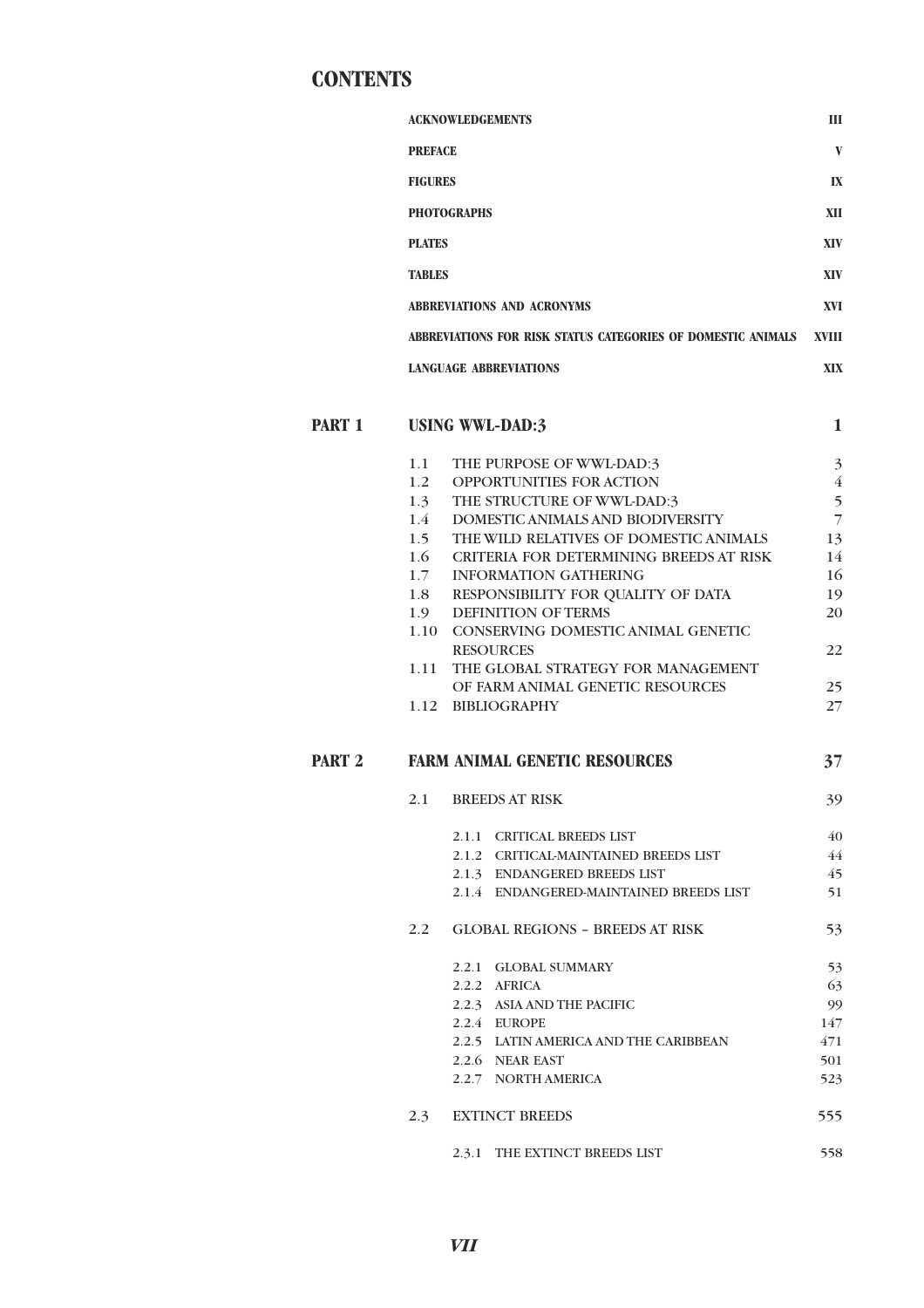2.4 THE GLOBAL DATABANK FOR FARM ANIMAL GENETIC RESOURCES 577 2.4.1 DEVELOPMENT OF THE GLOBAL DATABANK FOR FARM ANIMAL GENETIC RESOURCES 578 2.4.2 BREEDS CURRENTLY IN THE GLOBAL DATABANK FOR FARM ANIMAL GENETIC RESOURCES 578 ANNEX 2.1 CORRESPONDENCE PRO-FORMA 621 ANNEX 2.2 NATIONAL CO-ORDINATORS FOR ANIMAL GENETIC RESOURCES MANAGEMENT 622 ANNEX 2.3 LIST OF INFORMAL CONTACTS INVOLVED IN THE BREEDS SURVEY 636 **PART 3 WILD RELATIVES OF DOMESTIC LIVESTOCK & SOME SUGGESTIONS FOR NEW DOMESTICANTS** 647 Michael H.Woodford,Washington. D.C., United States of America 3.1 CATTLE, BISON AND BUFFALOES 649 3.2 SHEEP AND GOATS 660 3.3 HORSES AND ASSES 663 3.4 WILD PIGS 667 3.5 CAMELIDS 668 3.6 DEER 671 3.7 ANTELOPES 676 3.8 MUSK OX 678 3.9 ELEPHANTS 679 3.10 BEARS 682 3.11 RODENTS 683 3.12 RABBITS 691 3.13 BIRDS 692 3.14 REPTILES 699 3.15 CIVET CATS 702 3.16 DISCUSSION 703 3.17 REFERENCES 709 ANNEX 3.1 FURTHER INFORMATION ON WILD RELATIVES 716

# **PART 4 FERAL ANIMALS – PROBLEMS AND POTENTIAL 717**

#### ANNEX 4.1 SPECIES THAT HAVE GIVEN RISE TO FINAL POPULATIONS 726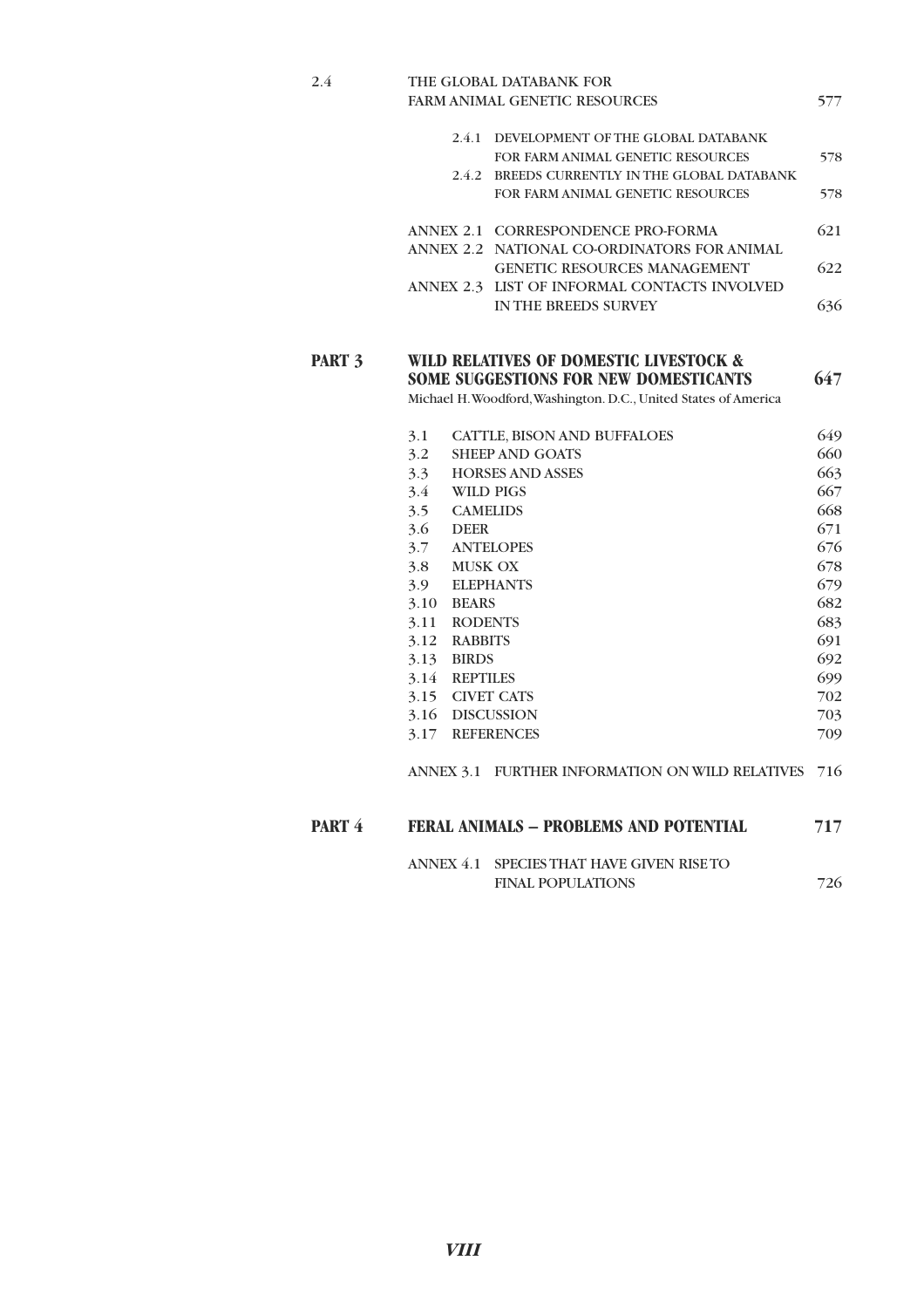# **FIGURES**

| Figure $1.4.1$    | Evolutionary relationships of mammalian species<br>used for food and agriculture                                                                                         | 8  |
|-------------------|--------------------------------------------------------------------------------------------------------------------------------------------------------------------------|----|
| Figure $1.4.2$    | Evolutionary relationships of avian species<br>used for food and agriculture                                                                                             | 10 |
| Figure 1.11.1     | Structure of the Global Strategy for Management<br>of Farm Animal Genetic Resources                                                                                      | 26 |
| Figure 2.2.1.1    | Proportion of the world's breeds recorded in each<br>Risk status category in the Global Databank for Farm<br>Animal Genetic Resources up to December 1999                | 56 |
| Figure 2.2.1.2    | Proportion of the world's breeds recorded in each<br>Risk status category in the Global Databank for Farm<br>Animal Genetic Resources up to December 1999<br>- by region | 57 |
| Figure 2.2.1.3a   | Risk status of the world's mammalian breeds<br>recorded up to December 1999: absolute (table)<br>and percentage (chart) figures - by species                             | 58 |
| Figure 2.2.1.3b   | Risk status of the world's mammalian breeds<br>recorded up to May 1995: absolute (table)<br>and percentage (chart) figures - by species                                  | 58 |
| Figure 2.2.1.4a   | Risk status of the world's mammalian breeds<br>recorded up to December 1999: absolute (table)<br>and percentage (chart) figures - by region                              | 59 |
| Figure 2.2.1.4b   | Risk status of the world's mammalian breeds<br>recorded up to May 1995: absolute (table)<br>and percentage (chart) figures - by region                                   | 59 |
| Figure 2.2.1.5a   | Risk status of the world's avian breeds<br>up to December 1999: absolute (table)<br>and percentage (chart) figures - by species                                          | 60 |
| Figure 2.2.1.5b   | Risk status of the world's avian breeds<br>up to May 1995: absolute (table)<br>and percentage (chart) figures - by species                                               | 60 |
| Figure 2.2.1.6a   | Risk status of the world's avian breeds<br>up to December 1999: absolute (table)<br>and percentage (chart) figures - by region                                           | 61 |
| Figure $2.2.1.6b$ | Risk status of the world's avian breeds<br>up to May 1995: absolute (table)<br>and percentage (chart) figures - by region                                                | 61 |
| Figure 2.2.2.1a   | Risk status of mammalian breeds recorded<br>in the Africa region up to December 1999:<br>absolute (table) and percentage (chart) figures                                 | 68 |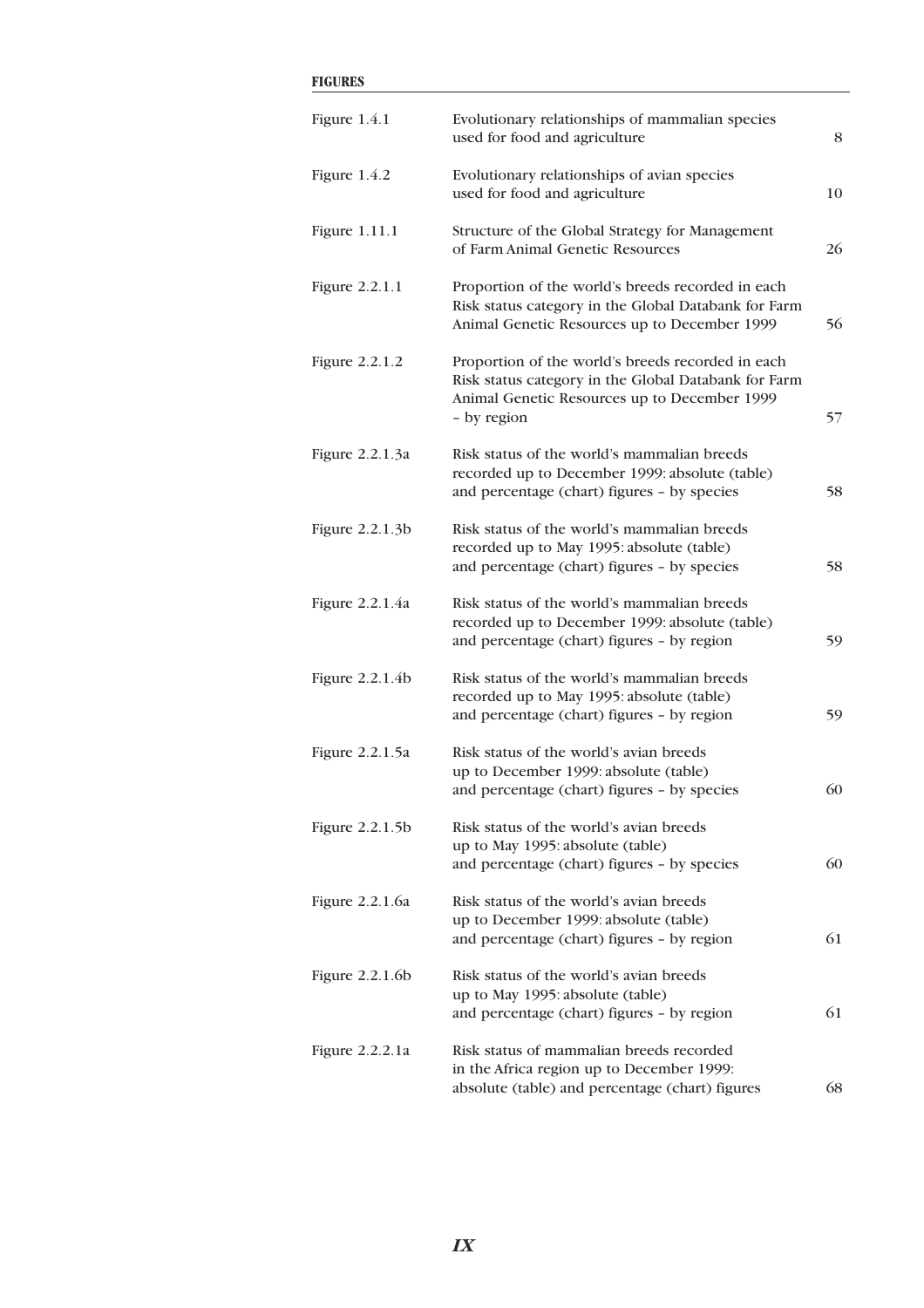| Figure 2.2.2.1b | Risk status of mammalian breeds recorded<br>the Africa region up to May 1995:<br>absolute (table) and percentage (chart) figures | 68  |
|-----------------|----------------------------------------------------------------------------------------------------------------------------------|-----|
| Figure 2.2.2.2a | Risk status of avian breeds recorded<br>in the Africa region up to December 1999:                                                |     |
|                 | absolute (table) and percentage (chart) figures                                                                                  | 69  |
| Figure 2.2.2.2b | Risk status of avian breeds recorded<br>in the Africa region up to May 1995:                                                     |     |
|                 | absolute (table) and percentage (chart) figures                                                                                  | 69  |
| Figure 2.2.2.3  | Population data status and index                                                                                                 |     |
|                 | for mammalian breeds recorded by countries, dependent<br>territories, overseas departments, entities and areas                   |     |
|                 | of the Africa region up to December 1999                                                                                         | 70  |
| Figure 2.2.2.4  | Population data status and index                                                                                                 |     |
|                 | for avian breeds recorded by countries, dependent territo-                                                                       |     |
|                 | ries, overseas departments, entities and areas<br>of the Africa region up to December 1999                                       | 71  |
| Figure 2.2.3.1a | Risk status of mammalian breeds recorded                                                                                         |     |
|                 | in the Asia and the Pacific region up to December 1999:                                                                          |     |
|                 | absolute (table) and percentage (chart) figures                                                                                  | 104 |
| Figure 2.2.3.1b | Risk status of mammalian breeds recorded                                                                                         |     |
|                 | in the Asia and the Pacific region up to May 1995:                                                                               | 104 |
|                 | absolute (table) and percentage (chart) figures                                                                                  |     |
| Figure 2.2.3.2a | Risk status of avian breeds recorded                                                                                             |     |
|                 | in the Asia and the Pacific region up to December 1999:<br>absolute (table) and percentage (chart) figures                       | 105 |
| Figure 2.2.3.2b | Risk status of avian breeds recorded                                                                                             |     |
|                 | in the Asia and the Pacific region up to May 1995:                                                                               |     |
|                 | absolute (table) and percentage (chart) figures                                                                                  | 105 |
| Figure 2.2.3.3  | Population data status and index for mammalian                                                                                   |     |
|                 | breeds recorded by countries, dependent territories,                                                                             |     |
|                 | overseas departments, entities and areas of the Asian<br>and the Pacific region up to December 1999                              | 106 |
|                 |                                                                                                                                  |     |
| Figure 2.2.3.4  | Population data status and index for avian breeds                                                                                |     |
|                 | recorded by countries, dependent territories, overseas                                                                           |     |
|                 | departments, entities and areas of the Asian and<br>the Pacific region up to December 1999                                       | 107 |
|                 |                                                                                                                                  |     |
| Figure 2.2.4.1a | Risk status of mammalian breeds recorded in the                                                                                  |     |
|                 | Europe region up to December 1999:<br>absolute (table) and percentage (chart) figures                                            | 152 |
|                 |                                                                                                                                  |     |
| Figure 2.2.4.1b | Risk status of mammalian breeds recorded                                                                                         |     |
|                 | in the Europe region up to May 1995:<br>absolute (table) and percentage (chart) figures                                          | 152 |
|                 |                                                                                                                                  |     |
| Figure 2.2.4.2a | Risk status of avian breeds recorded                                                                                             |     |
|                 | in the Europe region up to December 1999:<br>absolute (table) and percentage (chart) figures                                     | 153 |
|                 |                                                                                                                                  |     |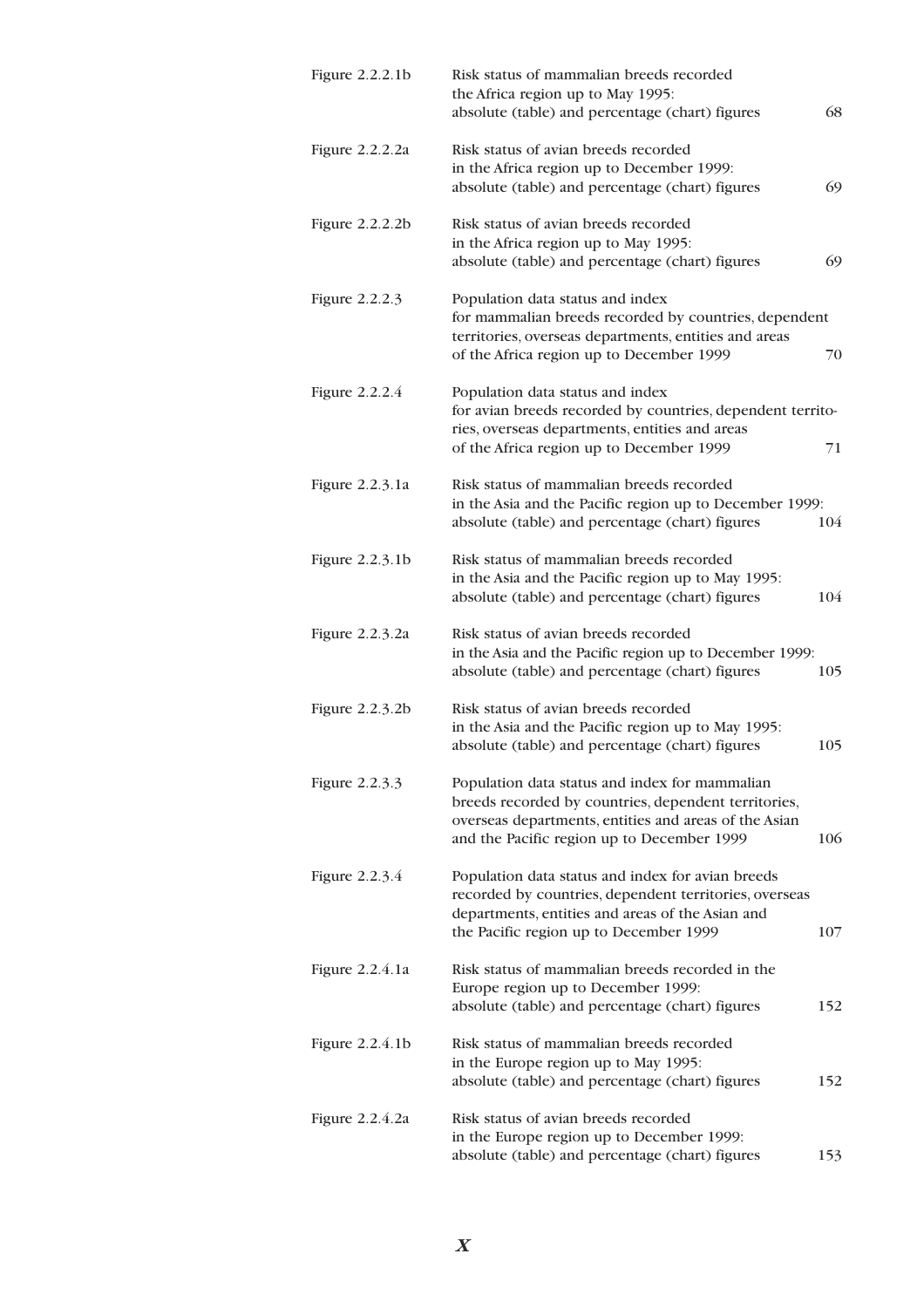| Figure 2.2.4.2b   | Risk status of avian breeds recorded<br>in the Europe region up to May 1995:<br>absolute (table) and percentage (chart) figures                                                                                            | 153 |
|-------------------|----------------------------------------------------------------------------------------------------------------------------------------------------------------------------------------------------------------------------|-----|
| Figure 2.2.4.3    | Population data status and index<br>for mammalian breeds recorded by countries, dependent<br>territories, overseas departments, entities and areas<br>of the Europe region up to December 1999                             | 154 |
| Figure 2.2.4.4    | Population data status and index<br>for avian breeds recorded by countries, dependent<br>territories, overseas departments, entities and areas                                                                             |     |
|                   | of the Europe region up to December 1999                                                                                                                                                                                   | 155 |
| Figure 2.2.5.1a   | Risk status of mammalian breeds recorded<br>in the Latin America and the Caribbean region<br>up to December 1999: absolute (table)                                                                                         |     |
|                   | and percentage (chart) figures                                                                                                                                                                                             | 476 |
| Figure $2.2.5.1b$ | Risk status of mammalian breeds recorded<br>in the Latin America and the Caribbean region<br>up to May 1995: absolute (table)<br>and percentage (chart) figures                                                            | 476 |
| Figure 2.2.5.2a   | Risk status of avian breeds recorded in the<br>Latin America and the Caribbean region<br>up to December 1999: absolute (table)<br>and percentage (chart) figures                                                           | 477 |
| Figure $2.2.5.2b$ | Risk status of avian breeds recorded in the<br>Latin America and the Caribbean region<br>up to May 1995: absolute (table)<br>and percentage (chart) figures                                                                | 477 |
| Figure 2.2.5.3    | Population data status and index<br>for mammalian breeds recorded by countries,<br>dependent territories, overseas departments, entities<br>and areas of the Latin America and the<br>Caribbean region up to December 1999 | 478 |
| Figure 2.2.5.4    | Population data status and index<br>for avian breeds recorded by countries, dependent<br>territories, overseas departments, entities and areas<br>of the Latin America and the Caribbean region<br>up to December 1999     | 479 |
| Figure 2.2.6.1a   | Risk status of mammalian breeds recorded<br>in the Near East region up to December 1999:<br>absolute (table) and percentage (chart) figures                                                                                | 506 |
| Figure 2.2.6.1b   | Risk status of mammalian breeds recorded<br>in the Near East region up to May 1995:<br>absolute (table) and percentage (chart) figures                                                                                     | 506 |
| Figure 2.2.6.2a   | Risk status of avian breeds recorded in the<br>Near East region up to December 1999:<br>absolute (table) and percentage (chart) figures                                                                                    | 507 |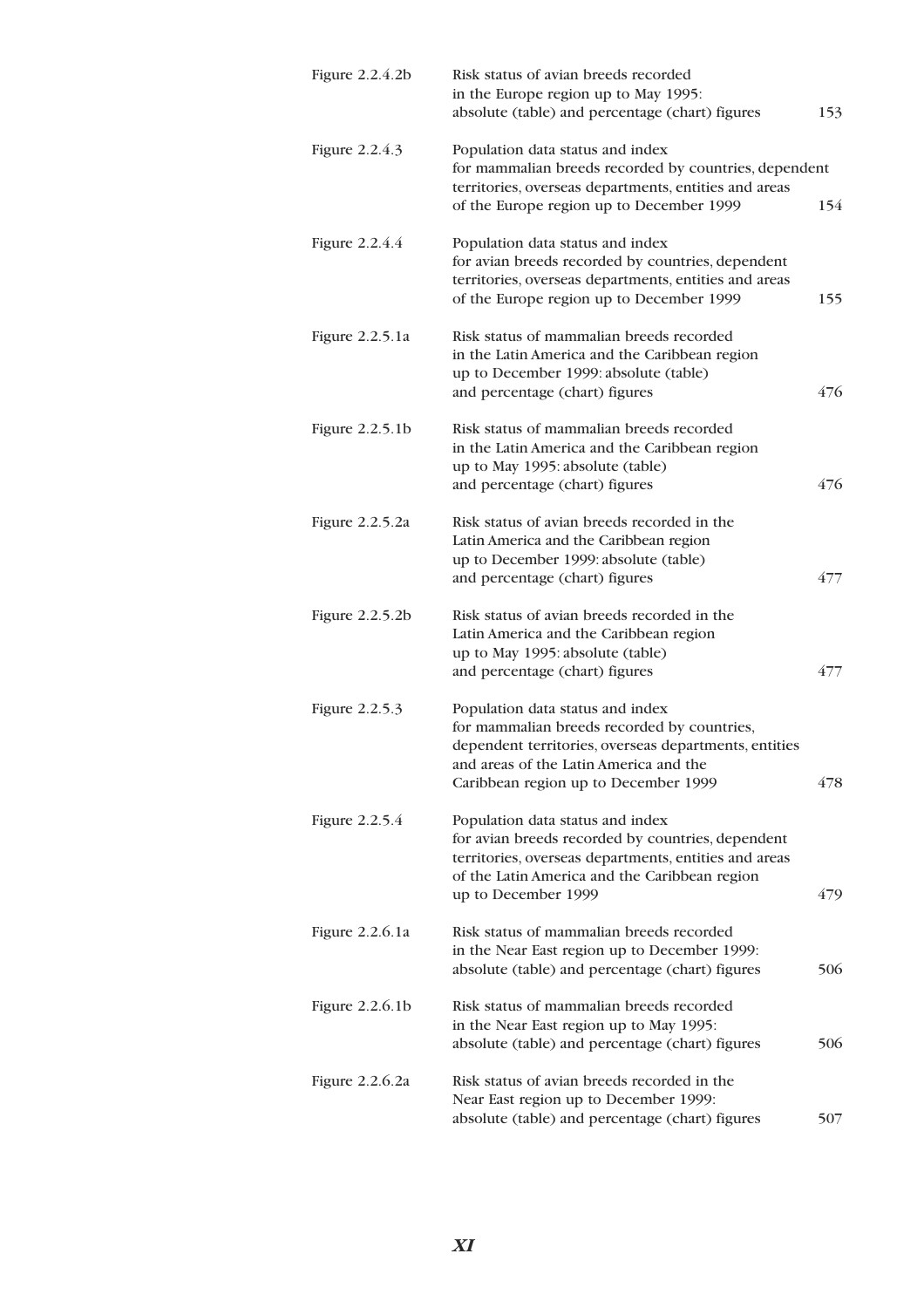| Figure 2.2.6.2b | Risk status of avian breeds recorded<br>in the Near East region up to May 1995:<br>absolute (table) and percentage (chart) figures                                                                    | 507 |
|-----------------|-------------------------------------------------------------------------------------------------------------------------------------------------------------------------------------------------------|-----|
| Figure 2.2.6.3  | Population data status and index<br>for mammalian breeds recorded by countries, dependent<br>territories, overseas departments, entities and areas<br>of the Near East region up to December 1999     | 508 |
| Figure 2.2.6.4  | Population data status and index<br>for avian breeds recorded by countries, dependent<br>territories, overseas departments, entities and areas<br>of the Near East region up to December 1999         | 509 |
| Figure 2.2.7.1a | Risk status of mammalian breeds recorded<br>in the North America region up to December 1999:<br>absolute (table) and percentage (chart) figures                                                       | 528 |
| Figure 2.2.7.1b | Risk status of mammalian breeds recorded<br>in the North America region up to May 1995:<br>absolute (table) and percentage (chart) figures                                                            | 528 |
| Figure 2.2.7.2a | Risk status of avian breeds recorded<br>in the North America region up to December 1999:<br>absolute (table) and percentage (chart) figures                                                           | 529 |
| Figure 2.2.7.2b | Risk status of avian breeds recorded<br>in the North America region up to May 1995:<br>absolute (table) and percentage (chart) figures                                                                | 529 |
| Figure 2.2.7.3  | Population data status and index<br>for mammalian breeds recorded by countries, dependent<br>territories, overseas departments, entities and areas<br>of the North America region up to December 1999 | 530 |
| Figure 2.2.7.4  | Population data status and index for<br>avian breeds recorded by countries, dependent<br>territories, overseas departments, entities and areas<br>of the North America region up to December 1999     | 530 |
| Figure $3.1.1$  | Wild and domesticated species within the group bovini<br>(family bovidae, subfamily bovinae)                                                                                                          | 649 |
| PHOTOGRAPHS     |                                                                                                                                                                                                       |     |
| Photo 3.1       | Gaur (India): Wild progenitor of semi-domestic mithan,<br>gayal or drung ox                                                                                                                           | 651 |
| Photo 3.2       | Mithan or gayal (India, Myanmar, and Bhutan).<br>Semi-domesticated gaur, frequently crossed with zebu<br>cattle and yaks to produce hybrids for milk and traction                                     | 652 |
| Photo $3.3$     | Yak (Tibet). Wild yaks breed freely with domestic yaks<br>on the Tibetan Plateau                                                                                                                      | 654 |
| Photo 3.4       | Tamaraw (Mindoro, Philippines). In common with other island-<br>dwelling species, the tamaraw has evolved to be small                                                                                 | 656 |
| Photo 3.5       | European bison or wisent (Poland). Conspecific with<br>the American bison - now under domestication                                                                                                   | 658 |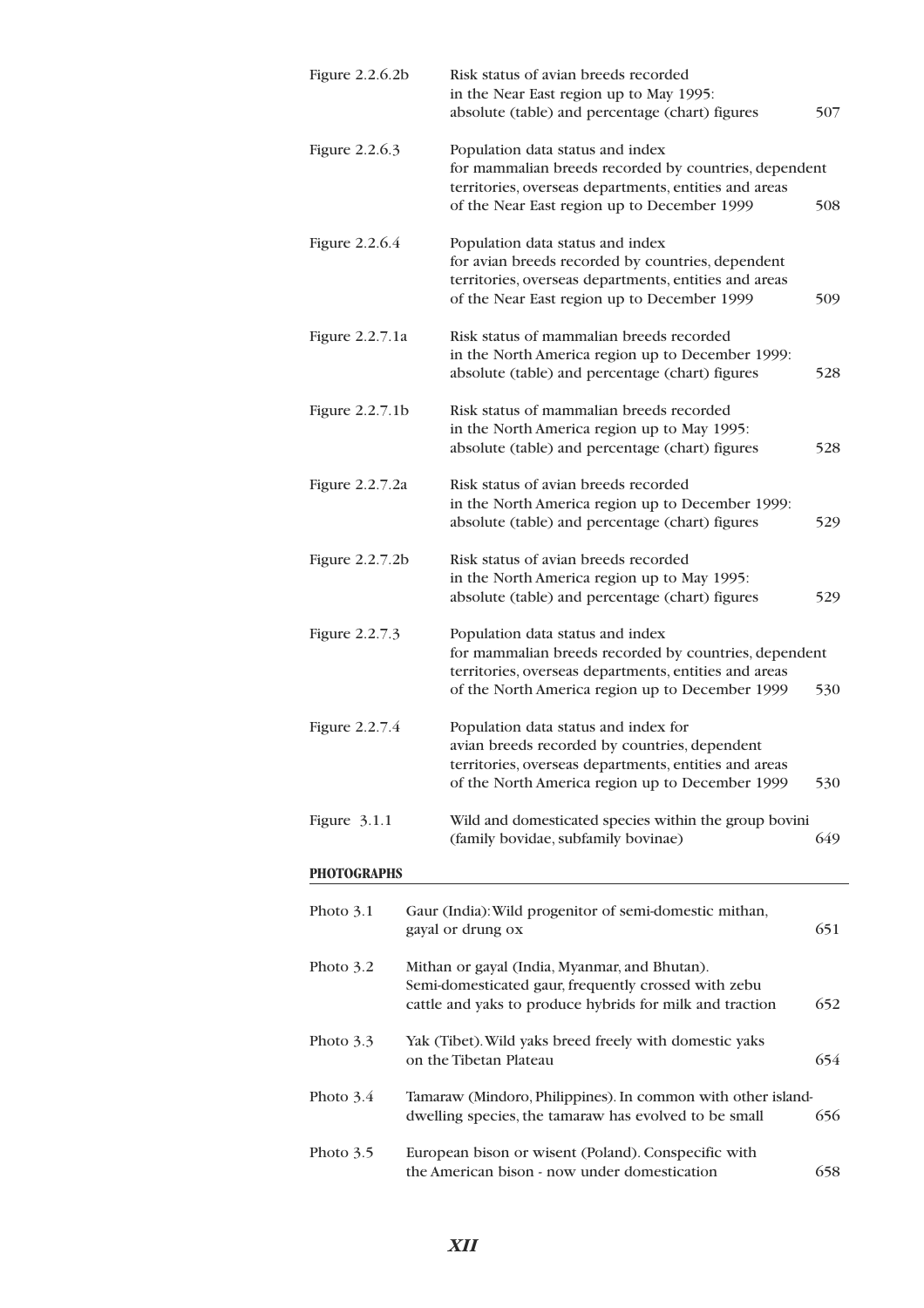| Photo 3.6    | African buffalo (Uganda)                                                                                                                                      | 659 |
|--------------|---------------------------------------------------------------------------------------------------------------------------------------------------------------|-----|
| Photo 3.7    | Mouflon (France). Believed to be the ancestor of<br>most breeds of domestic sheep                                                                             | 660 |
| Photo 3.8    | Nubian Ibex (Jordan). Crosses with domestic goats<br>are interfertile and drought tolerant                                                                    | 662 |
| Photo 3.9    | Przewalski's wild horse (Ukraine). The only remaining true<br>horse (other than the domestic horse). Extinct in the wild                                      | 663 |
| Photo 3.10   | Somali wild ass (Israel). Endangered wild relative of<br>the domestic donkey                                                                                  | 664 |
| Photo 3.11   | Onager (Jordan). Has a reputation of great endurance<br>under climatic extremes                                                                               | 665 |
| Photo 3.12   | Kiang (China). Still present in some numbers in China and Tibet                                                                                               | 666 |
| Photo 3.13   | Eurasian wild pig (Eurasia). Ancestor of the majority of<br>breeds of domestic pigs                                                                           | 667 |
| Photo 3.14   | Vicuña (Peru). Producer of very high quality wool.<br>Crossed with alpaca to improve wool quality                                                             | 669 |
| Photo 3.15   | Bactrian camel (Afghanistan). Two small populations of<br>the wild relative of this camel survive in Mongolia and China                                       | 670 |
| Photo 3.16   | Sambar (India). Now under domestication                                                                                                                       | 672 |
| Photo $3.17$ | Hog deer (Thailand). A small Asian forest species with<br>potential for domestication                                                                         | 672 |
| Photo 3.18   | Reindeer (Norway). Domestic counterpart of the conspecific<br>wild caribou, this animal is of great economic importance in<br>Scandinavia and Northern Russia | 673 |
| Photo $3.19$ | The Anderson moose team at the Manitoba Provincial<br>Exbhibition (Canada 1905)                                                                               | 675 |
| Photo $3.20$ | Eland (Tanzania). This large antelope is the most<br>suitable African species for domestication                                                               | 676 |
| Photo $3.21$ | Oryx. An east African antelope undergoing domestication<br>in Kenya                                                                                           | 676 |
| Photo 3.22   | Impala (Kenya). An African woodland antelope of<br>high productivity                                                                                          | 677 |
| Photo $3.23$ | Blackbuck (India). A very productive antelope currently<br>undergoing domestication                                                                           | 677 |
| Photo 3.24   | Juvenile saiga (Russia, Kazakhstan). A small antelope with<br>considerable potential for management as a sustainable<br>source of meat, skins and horns       | 678 |
| Photo 3.25   | Musk ox (Greenland). An Arctic bovid with high potential<br>for the production of meat and fibre                                                              | 678 |
| Photo 3.26   | Asian elephant (India, Myanmar). An indispensable source<br>of traction in Southeast Asian forestry operations                                                | 680 |
|              |                                                                                                                                                               |     |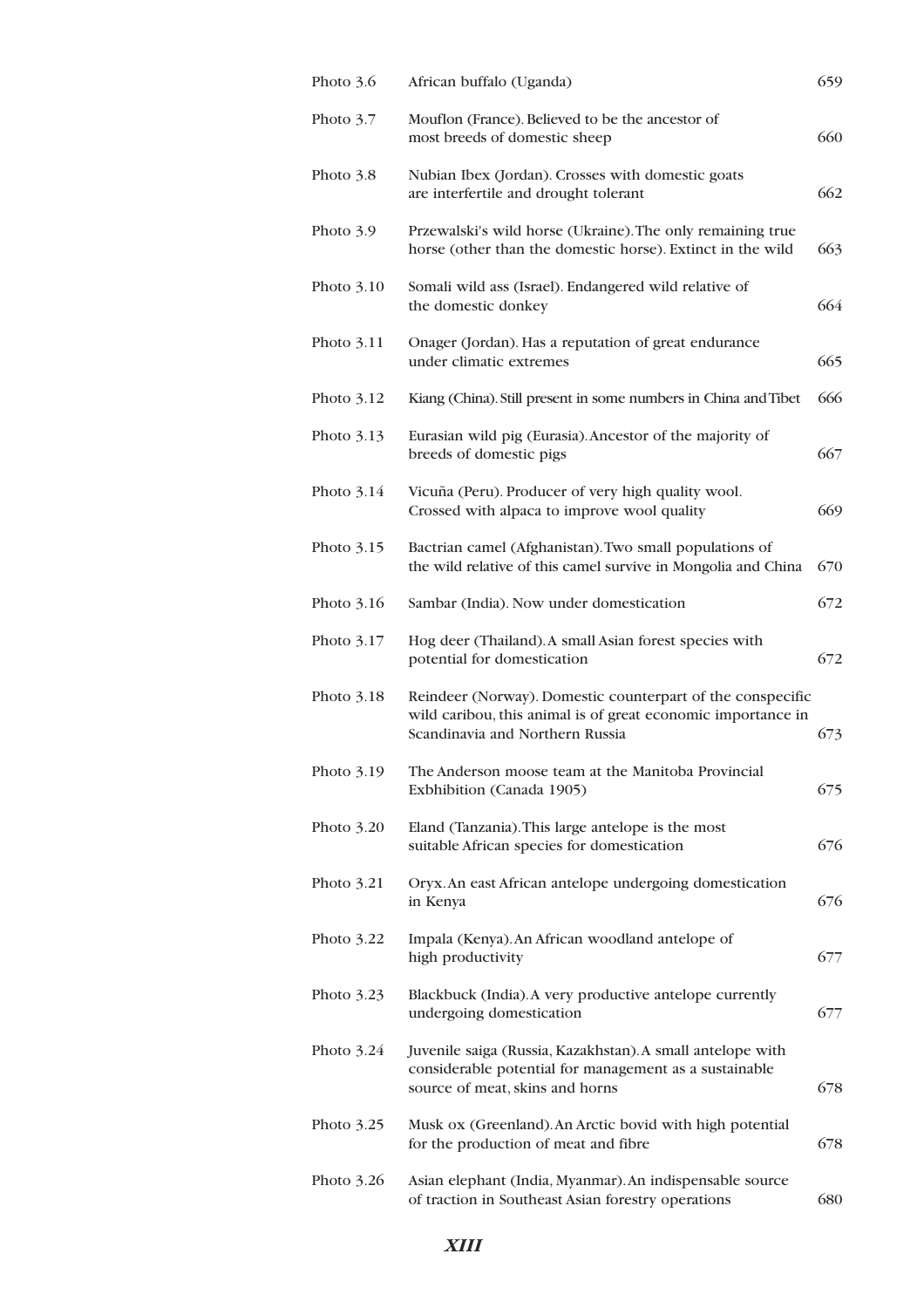| Photo 3.27    | African elephant (Uganda). Under experimental domestication<br>for tourist transportation in the Democratic Republic of<br>Congo, Botswana and South Africa | 680 |
|---------------|-------------------------------------------------------------------------------------------------------------------------------------------------------------|-----|
| Photo $3.28$  | Capybara (Argentina). The largest rodent in the world<br>with high potential for ranching for meat and skins                                                | 684 |
| Photo $3.29$  | Mara (Argentina). A large relative of the domesticated Guinea<br>pig whose meat is widely consumed in South America                                         | 687 |
| Photo $3.30$  | Canada goose (North America, Europe). Under self-domestication                                                                                              | 694 |
| Photo $3.31$  | Vulturine guinea fowl (Kenya). The largest of the guinea fowls,<br>which produces valuable feathers for fishing flies                                       | 696 |
| Photo $3.32$  | Emu (Australia). An emerging domesticant with potential<br>for production of skins, meat and oil for cosmetics                                              | 697 |
| Photo $3.33$  | Green Iguana (Belize). A large arboreal lizard with potential<br>for semi-domestic management for meat and skins                                            | 700 |
| <b>PLATES</b> |                                                                                                                                                             |     |
| Plate 2.2.2.1 | Examples of animal genetic resources adapted<br>to the range of production environments<br>in the Africa region                                             | 64  |
| Plate 2.2.3.1 | Examples of animal genetic resources adapted<br>to the range of production environments<br>in the Asia and the Pacific region                               | 100 |
| Plate 2.2.4.1 | Examples of animal genetic resources adapted<br>to the range of production environments<br>in the Europe region                                             | 148 |
| Plate 2.2.5.1 | Examples of animal genetic resources adapted<br>to the range of production environments<br>in the Latin America and the Caribbean region                    | 472 |
| Plate 2.2.6.1 | Examples of animal genetic resources adapted<br>to the range of production environments<br>in the Near East region                                          | 502 |
| Plate 2.2.7.1 | Examples of animal genetic resources adapted<br>to the range of production environments<br>in the North America region                                      | 524 |
| <b>TABLES</b> |                                                                                                                                                             |     |
| Table 1.1.1   | Species included in WWL-DAD:3                                                                                                                               | 3   |
| Table 1.7.1   | Summary of information recorded for mammalian species<br>in the Global Databank for Farm Animal Genetic Resources                                           | 17  |
| Table 1.7.2   | Summary of information recorded for avian species<br>in the Global Databank for Farm Animal Genetic Resources                                               | 18  |
| Table 2.2.1.1 | Proportional share of the world's total population size<br>and number of breeds of the major livestock species<br>in each region                            | 55  |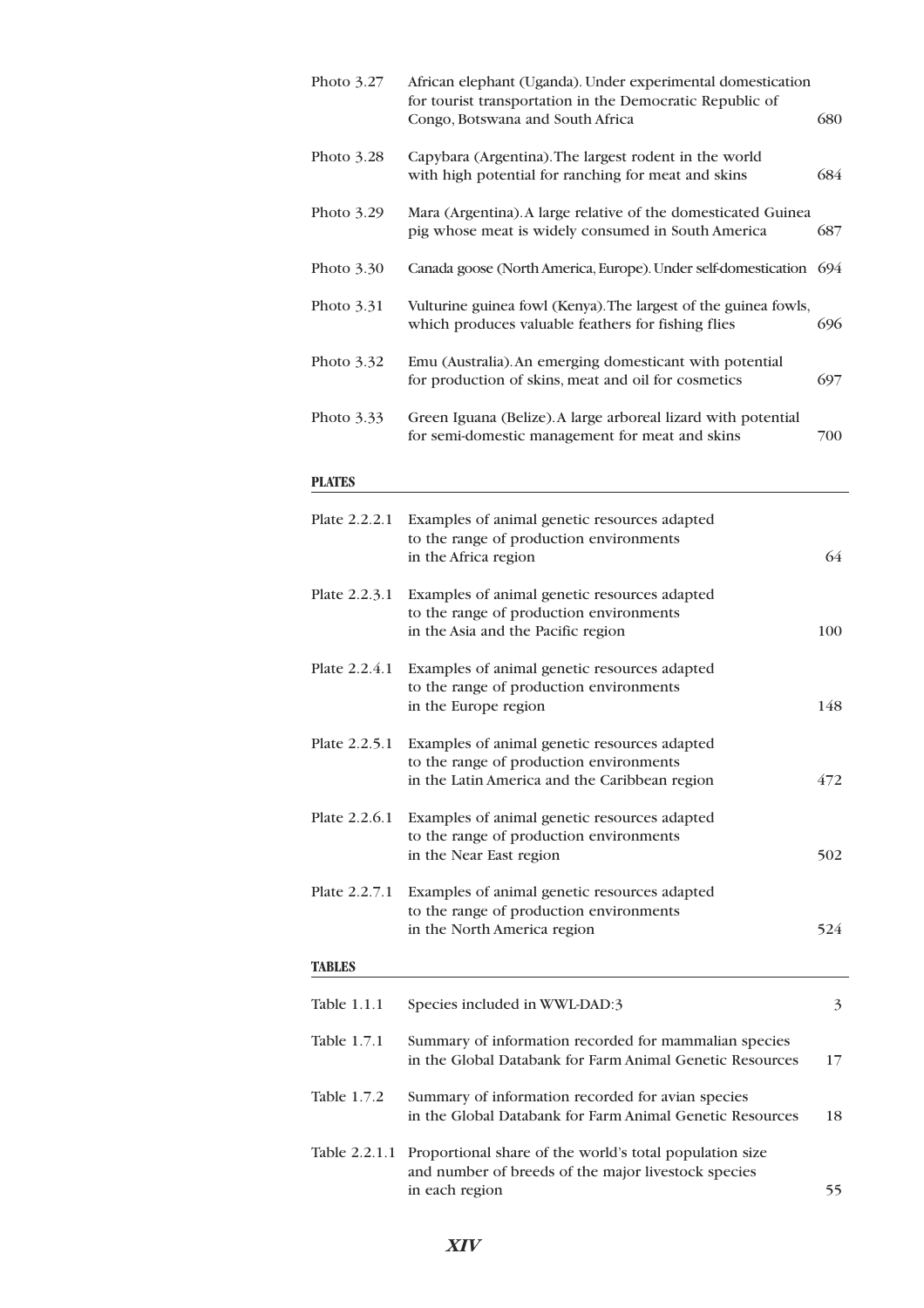|             | Table 2.2.2.1 The 51 countries, dependent territories, overseas departments,<br>entities and areas in the Africa region                                                        | 66  |
|-------------|--------------------------------------------------------------------------------------------------------------------------------------------------------------------------------|-----|
|             | Table 2.2.2.2 Total population size and number of breeds<br>of the major livestock species in the Africa region<br>and their share of the world total                          | 67  |
|             | Table 2.2.3.1 The 53 countries, dependent territories, overseas departments,<br>entities and areas in the Asia and the Pacific region                                          | 102 |
|             | Table 2.2.3.2 Total population size and number of breeds<br>of the major livestock species in the Asia and<br>the Pacific region and their share of the world total            | 103 |
|             | Table 2.2.4.1 The 52 countries, dependent territories, overseas departments,<br>entities and areas in the Europe region                                                        | 150 |
|             | Table 2.2.4.2 Total population size and number of breeds<br>of the major livestock species in the Europe region<br>and their share of the world total                          | 151 |
|             | Table 2.2.5.1 The 47 countries, dependent territories, overseas departments,<br>entities and areas in the Latin America and<br>the Caribbean region                            | 474 |
|             | Table 2.2.5.2 Total population size and number of breeds<br>of the major livestock species in the Latin America and<br>the Caribbean region and their share of the world total | 475 |
|             | Table 2.2.6.1 The 29 countries, dependent territories, overseas departments,<br>entities and areas in the Near East region                                                     | 504 |
|             | Table 2.2.6.2 Total population size and number of breeds<br>of the major livestock species in the Near East region<br>and their share of the world total                       | 505 |
|             | Table 2.2.7.1 Total population size and number of breeds<br>of the major livestock species in the North America region<br>and their share of the world total                   | 527 |
| Table 3.2.1 | The chromosome numbers of domestic<br>and wild sheep and related species                                                                                                       | 661 |
| Table 3.6.1 | Some reproductive parameters of the wild relatives<br>of farmed deer                                                                                                           | 671 |
| Table 3.9.1 | Estimated numbers of wild and captive elephants in Asia                                                                                                                        | 681 |
| Table 4.1   | Potential problems and possible benefits associated<br>with feral animals                                                                                                      | 719 |
| Table 4.2   | Valuable genetic attributes that may be present<br>in feral populations and possible indicators of their presence                                                              | 722 |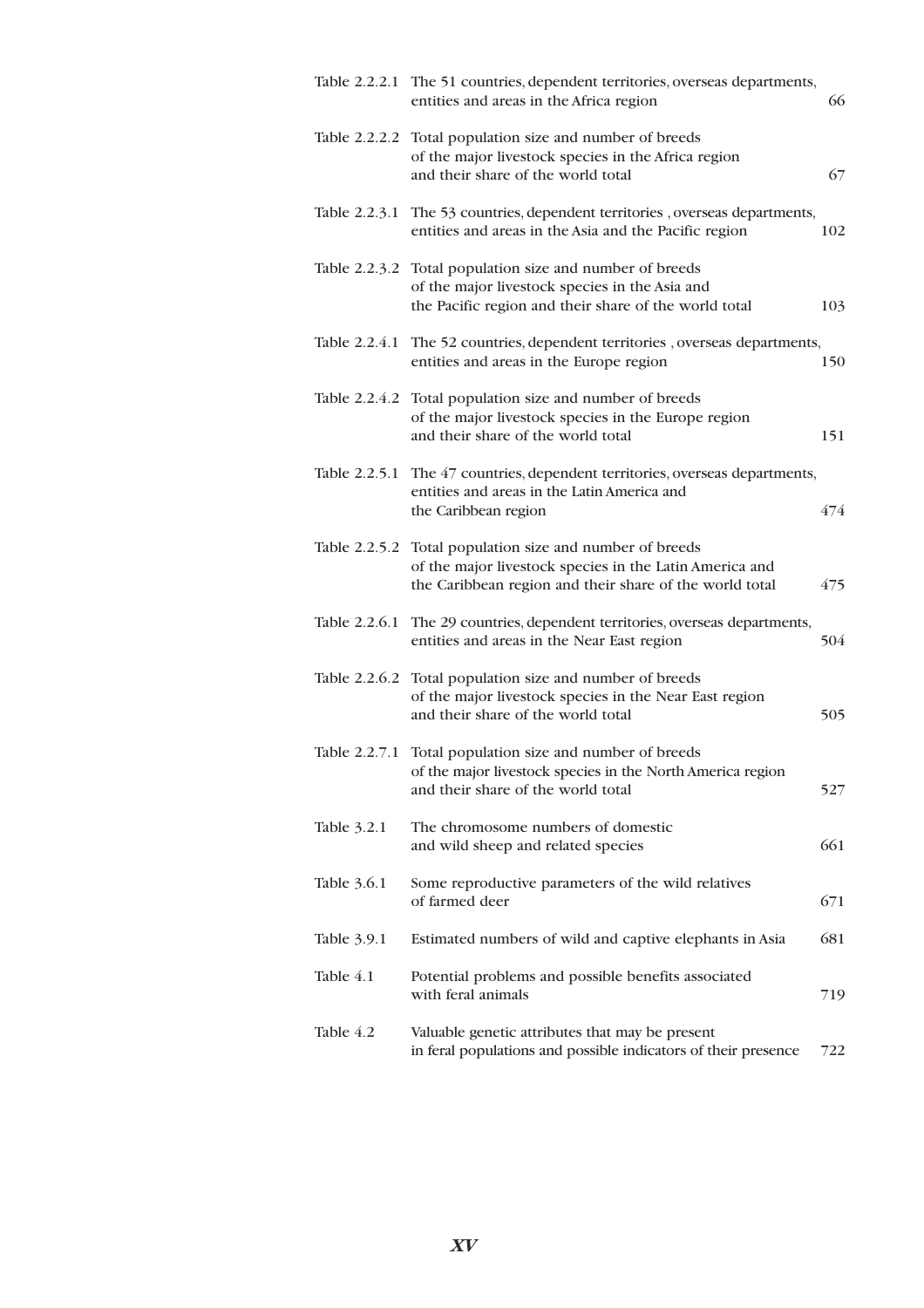#### **ABBREVIATIONS AND ACRONYMS**

| <b>AGRI</b>      | Animal Genetic Resources Information Bulletin                           |
|------------------|-------------------------------------------------------------------------|
| AI               | <b>Artificial Insemination</b>                                          |
| AnGR             | <b>Animal Genetic Resources</b>                                         |
| ARS              | <b>Agricultural Research Service</b>                                    |
| asl              | above sea level                                                         |
| ВC               | <b>Before Christ</b>                                                    |
| <b>CBD</b>       | Convention on Biological Diversity                                      |
| <b>CDAD</b>      | Centre for Domestic Animal Diversity                                    |
| <b>CENARGEN</b>  | Centro Nacional de Pesquisa de Recursos Geneticos e<br>Biotechnologia   |
| <b>CGIAR</b>     | Consultative Group on International Agricultural Research               |
| <b>CIS</b>       | Commonwealth of Independent States                                      |
| COP              | Conference of the Parties (of the CBD)                                  |
| <b>DAD</b>       | <b>Domestic Animal Diversity</b>                                        |
| <b>DAD-IS</b>    | Domestic Animal Diversity - Information System                          |
| EAAP             | European Association of Animal Production                               |
| <b>EAAP-AGDB</b> | European Association of Animal Production - Animal Genetic Data<br>Bank |
| <b>FAO</b>       | Food and Agriculture Organization of the United Nations                 |
| <b>GRIN</b>      | <b>Germplasm Resources Information Network</b>                          |
| <b>IARC</b>      | <b>International Agriculture Research Centres</b>                       |
| IC               | <b>Informal Contact</b>                                                 |
| <b>ICAR</b>      | <b>International Committee for Animal Recording</b>                     |
| <b>ICARDA</b>    | International Centre for Agricultural Research in the Dry Areas         |
| <b>IICA</b>      | Inter-American Institute for Cooperation in Agriculture                 |
| <b>ILRAD</b>     | International Laboratory for Research on Animal Disease                 |
| <b>ILRI</b>      | <b>International Livestock Research Institute</b>                       |
| <b>IPGRI</b>     | <b>International Plant Genetic Resources Institute</b>                  |
| <b>ISIS</b>      | International Species Information System                                |
| <b>IUCN</b>      | The World Conservation Union                                            |
| <b>NC</b>        | Country Official National Co-ordinator                                  |

*XVI*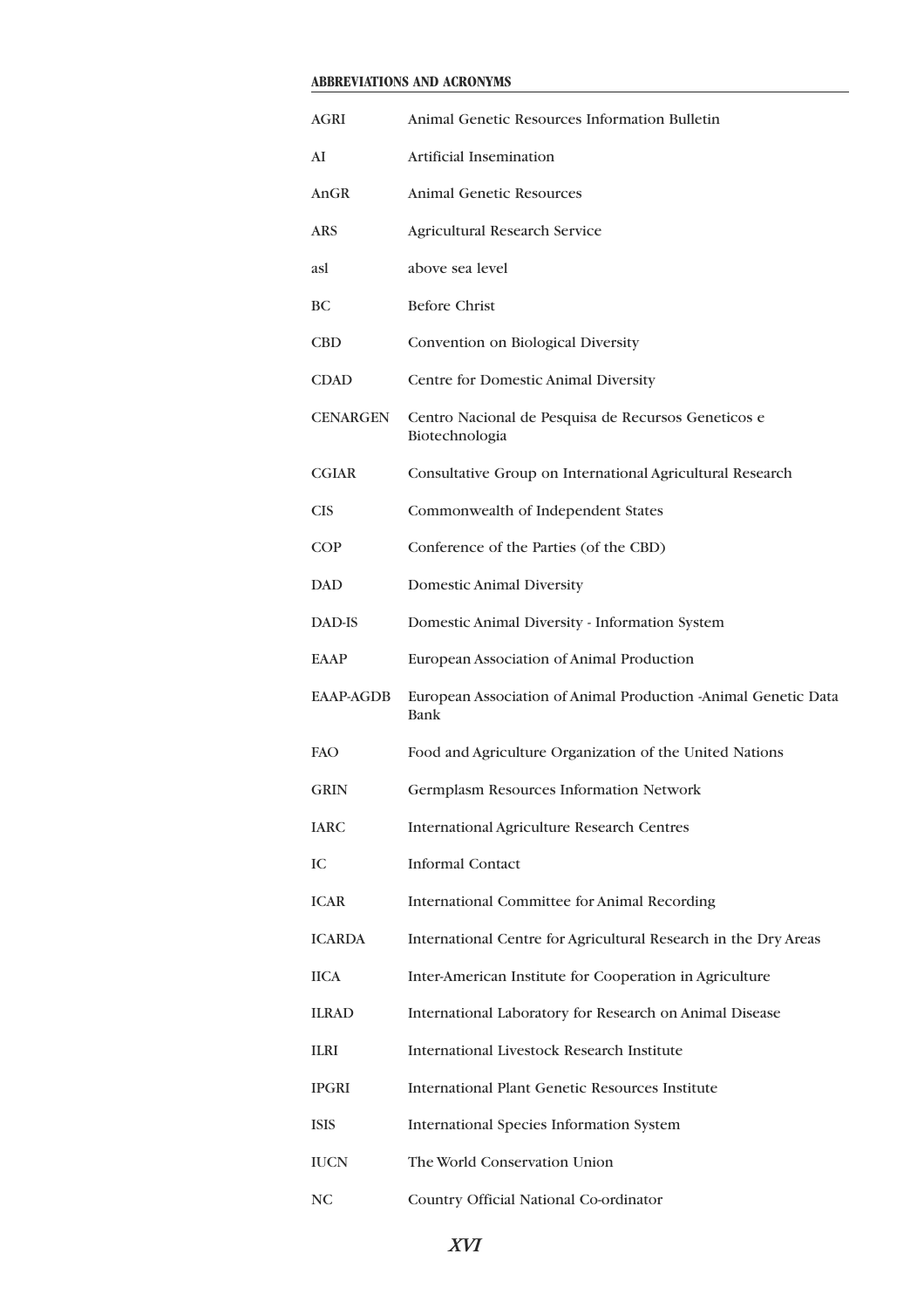| NGO            | Non-Governmental Organization                                       |
|----------------|---------------------------------------------------------------------|
| <b>PDI</b>     | Population Data Index                                               |
| <b>REGENAL</b> | Latin America and Caribbean Network for Animal Genetic<br>Resources |
| <b>SAR</b>     | Special Administrative Region                                       |
| syn.           | synonyms                                                            |
| <b>UNEP</b>    | United Nations Environment Programme                                |
| <b>USDA</b>    | United States Department of Agriculture                             |
| <b>USSR</b>    | The Union of Soviet Socialist Republics                             |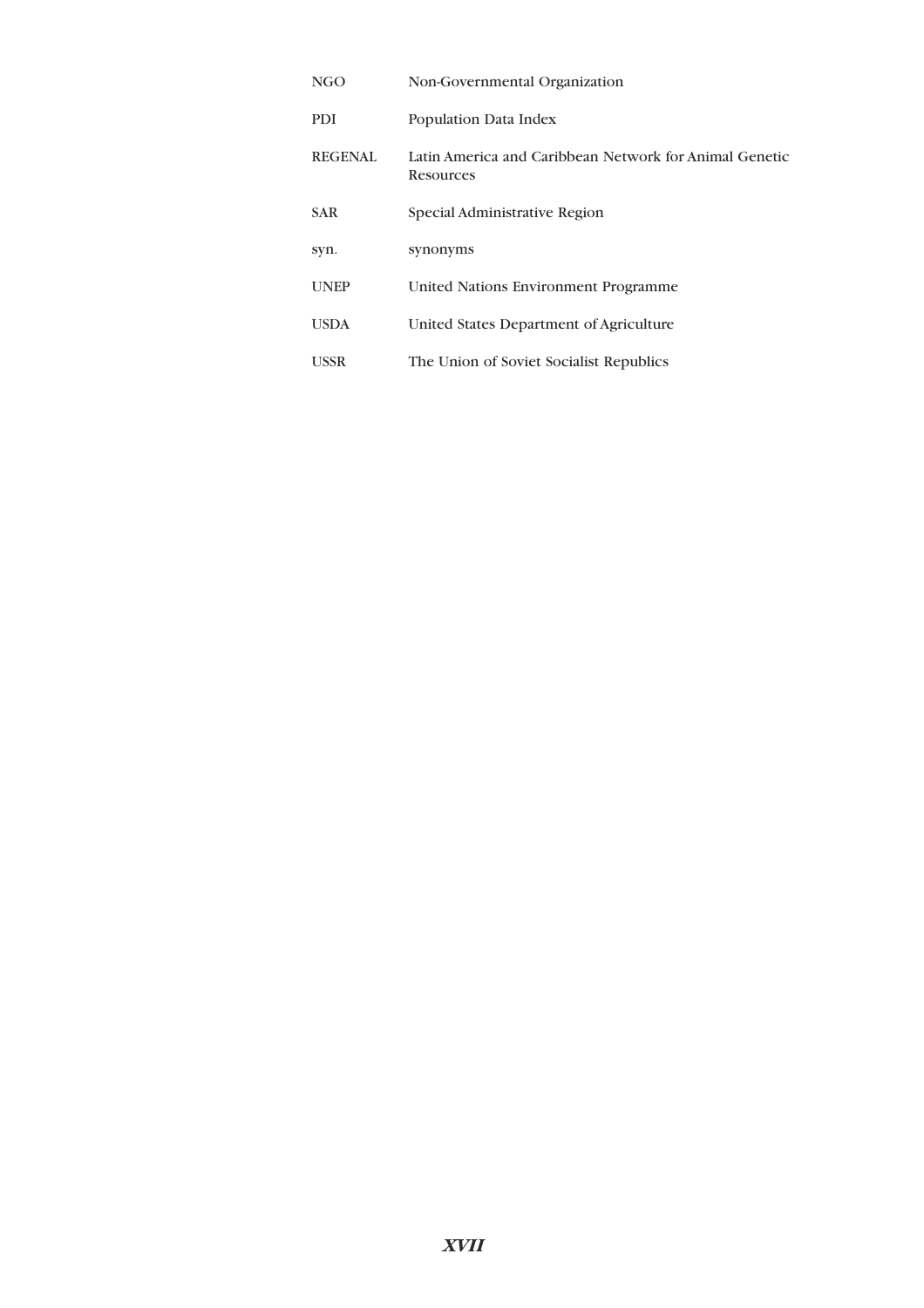- **C Critical**
- **D Endangered**
- **CM Critical-maintained**
- **DM Endangered-maintained**
- **X Extinct**
- **Unknown**